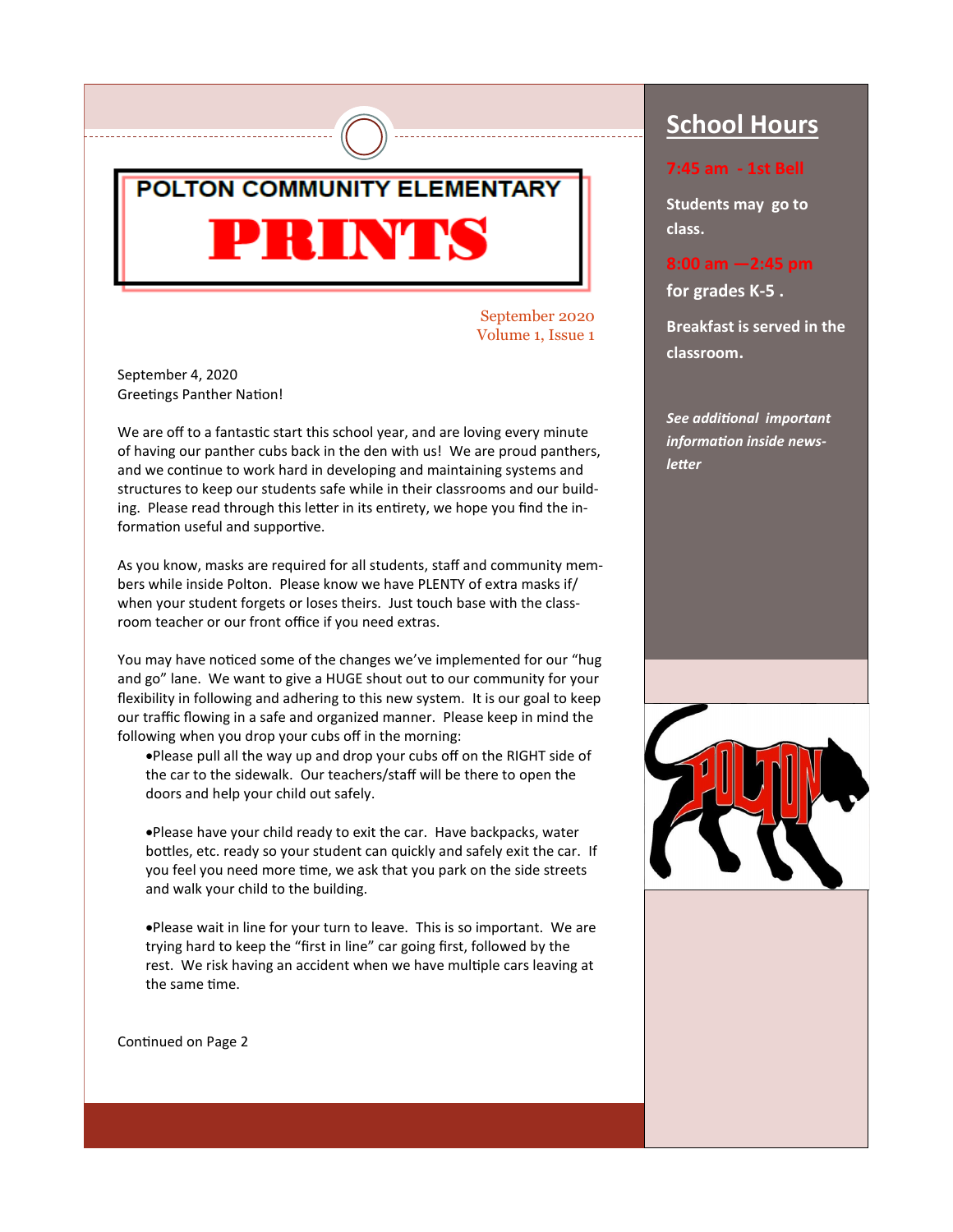### **POLTON COMMUNITY ELEMENTARY SCHOOL**

ADDRESS:

**2985 S. Oakland St. Aurora, Colorado 80014** 

**Important Phone Numbers Main Line: 720-747-2600 Fax: 720-747-2688** 

> **Attendance Line 720-747-2695**

**Nurse 720-747-2603** 

**Storm Delay/Closure Hotline 720-554-4701** 

**Inclement Weather Procedure**

**Please check the** 

**District website, watch your local television channels, listen to the radio, or call the storm/ delay closure hot-line (720-554-4701) to learn this information.**

### **PLEASE DO NOT CALL THE SCHOOL.**

**If Polton is on a delayed start, school will begin one hour late at 9:00 a.m.** 

Continued from Page 1

Next, we have two good news announcements to share! First, the USDA announced on 9/1/2020 that all school meals (breakfast and lunch) will be free to all students through December 2020! We know the value of our cubs enjoying a healthy breakfast and lunch, and we are thrilled that all students can now access nutritious meals, free of charge! Thank you all for your support of our meal program and ensuring our students have the fuel they need to learn and to grow!

Second, our AMAZING PTCO has created a Polton Spirit Wear fundraiser! All you need to do is follow this link [https://](https://poltonelementaryfall2020.itemorder.com/sale) [poltonelementaryfall2020.itemorder.com/sale](https://poltonelementaryfall2020.itemorder.com/sale) to buy some awesome spirit wear, complete with our NEW panther logo! This fundraiser is live until September 22nd. This is a great opportunity to support the school and show your PANTHER PRIDE! As always, if you're interested in joining or supporting our PTCO, contact them at [poltonptco@gmail.com.](mailto:poltonptco@gmail.com)

As I close up this letter, I want to extend a heartfelt thank you to our amazing students, staff and community members. I feel incredibly lucky to work at Polton. Our teachers are some of the hardest working professionals, who work tirelessly to provide a safe and nurturing learning environment for our cubs. We are also very proud of our students. They have done such a wonderful job transitioning into this new year. From masks, to social distancing, to new ways of learning….they haven't skipped a beat! And last but not least, thank you to our parents. Without your care and support, Polton would not be where we are today. We appreciate your willingness to lean in and "protect our den". A strong parent community promotes a strong school culture. Again, thank you for your partnership.

Please enjoy the long weekend with your family. We look forward to welcoming you all back into the Den on Tuesday, September 8th. If you have any questions, feedback or concerns, don't hesitate to email me (alore@cherrycreekschools.org) or call the school. (720-747-2600). We truly are better together. Panther pride!

Take care,

Angie Lore, LMHP, PLADC Interim Principal Polton Elementary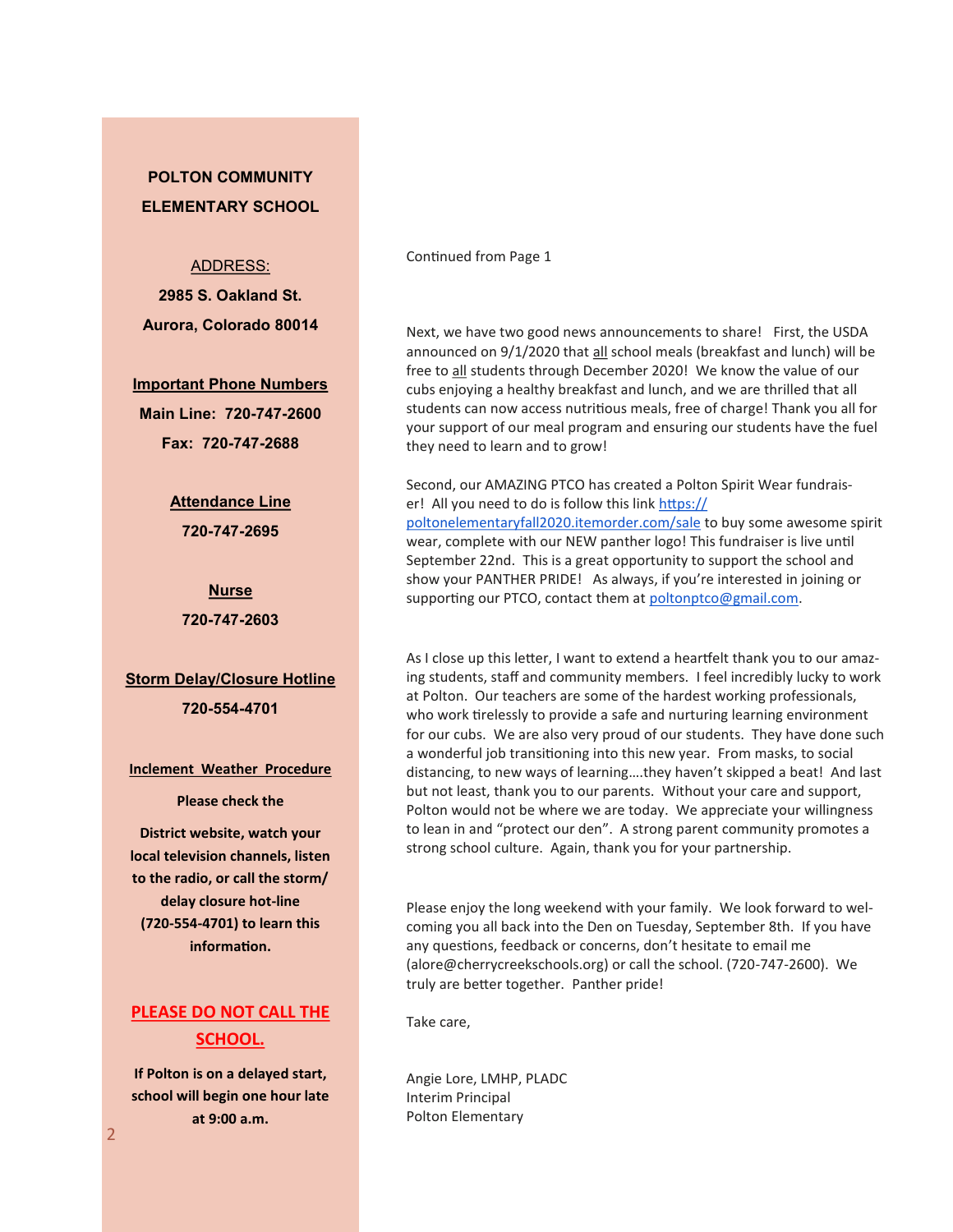

# REMINDERS:

## **Please call the attendance line at**

**\*\*720-747-2695\*\* if your child is going to be absent or late. This is a 24 hour service. You DO NOT need to call the main office, just leave your student's first and last name and the reason for their absence. If you child is not feeling well, please describe in detail the symptoms they are** 

**experiencing. For example, do they have a fever? Do they have shortness of breath, cough, runny nose, upset stomach, vomiting? Thank you for your partnership as we work to keep our students and staff healthy**. **If we cannot account for a student, automatic phone calls and emails will go out at 8:45 a.m., and 5:00 p.m. PLEASE call in your child's absence SO WE KNOW HE/SHE IS SAFE!** 

## **SCHOOL HOURS - ADDITIONAL INFO**

## **School Hours**

Your child must be picked up by 2:45pm, ride the bus home, or be registered for our before an after school child care program, Polton Place. *Supervision is not provided after 3:00 pm by office staff or teachers.* 

For more information about registering for Polton Place email schoolcareworks@cherrycreekschools.org and provide the following information:

- Student's name, Date of Birth and School ID
- School name, names of other siblings at CCSD

# **ONLINE PARENT FORMS**

**For the safety and security of your student, please make sure your contact information is current (phone numbers, emergency contacts, names and contact information of individuals authorized to pick up your student, health and medical information, etc.). To double check all of these important details, please go to my.cherrycreek schools.org and click on Parent Forms.** 

## **Need to change your dismissal plans with your child??**

**Dismissal plans need to be directly communicated to your student's teacher in advance. It is VERY difficult for the office to communicate so many dismissal changes with the teachers, buses and Polton Place after 2:15**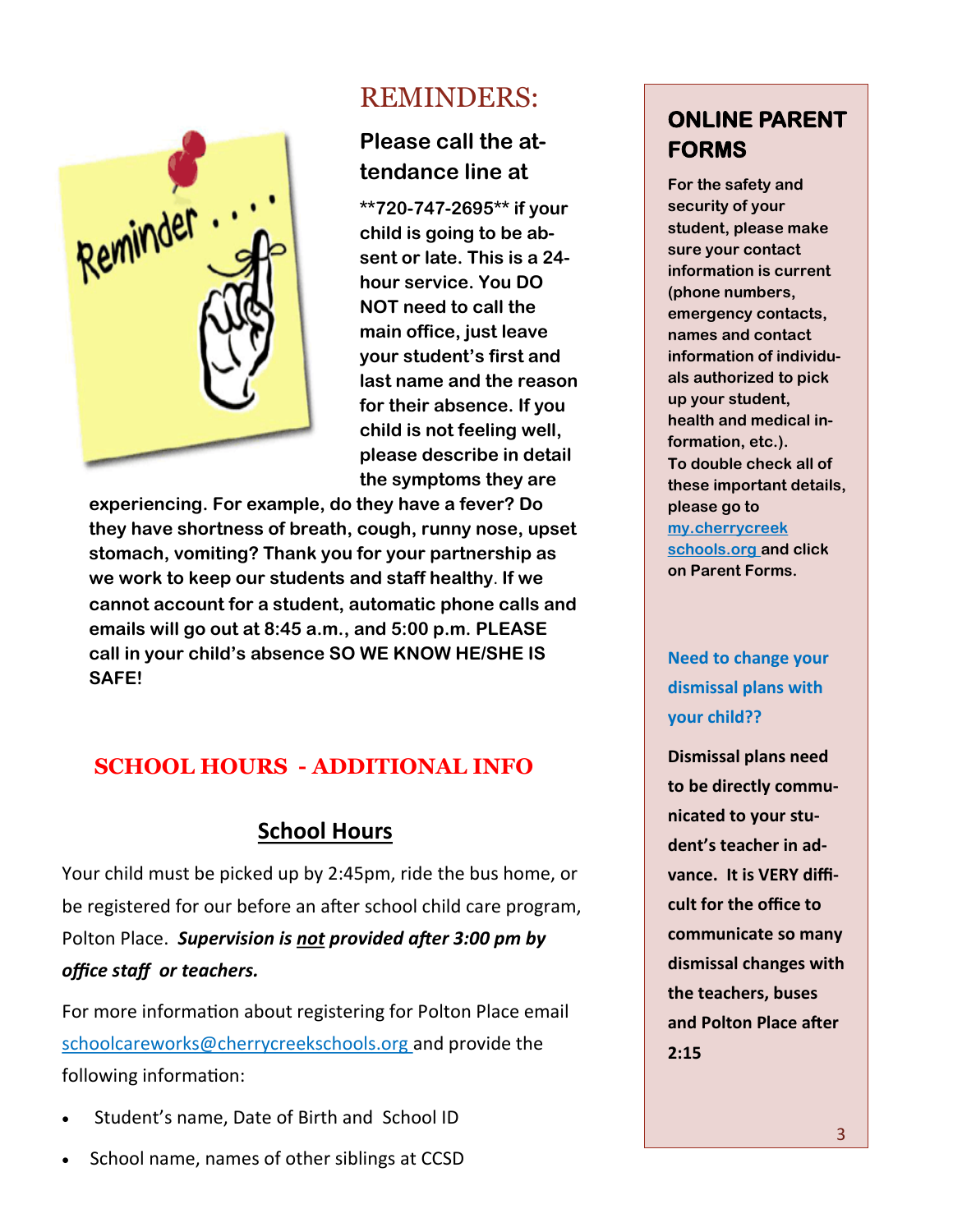# **Polton Parent Teacher Community Organization**

### PTCO MISSION:

Our mission is to align resources with the vision and direction of the school to enrich the learning environment while empowering parents, teachers and students to succeed. Our desire as a PTCO is to exemplify teamwork and community while fostering productive, healthy partnerships with teachers and administration staff. We strive to operate our organization with integrity and passion. We encourage parents and teachers to build great relationships with each other and with our children to ensure a better environment for our families and community as a whole. We will help create a safe, secure and exciting atmosphere which is conducive to learning, growing, success and fun!

EMAIL US: poltonptco@gmail.com - Check Polton website for additional PTCO details.

#### **2020/21 Virtual Meetings**

(6:00 pm—8:00 pm ) September 10 **|** November 12 |January 14 | March 25 | May 13

#### **Socially Distance Based PTCO Events**

Spirit Wear On-line Campaign—See Below

Read-A-Thon—September 21—October 2

Parade Trunk or Treat— October 30

Online Holiday Shop—Starts week of November 30

Spell-A-Thon—April 19

Chalk Art Contest—May 10

# **BREAKING NEWS: POLTON SPIRIT STORE FUNDRAISER**

Our amazing PTCO has organized our very own Polton Spirit Store as a fundraiser this year! Take a look....lots of great items to order. So exciting!!! Store closes 9/22, so get those orders in!

Lots of spirit days in our future!!

<https://poltonelementaryfall2020.itemorder.com/sale>